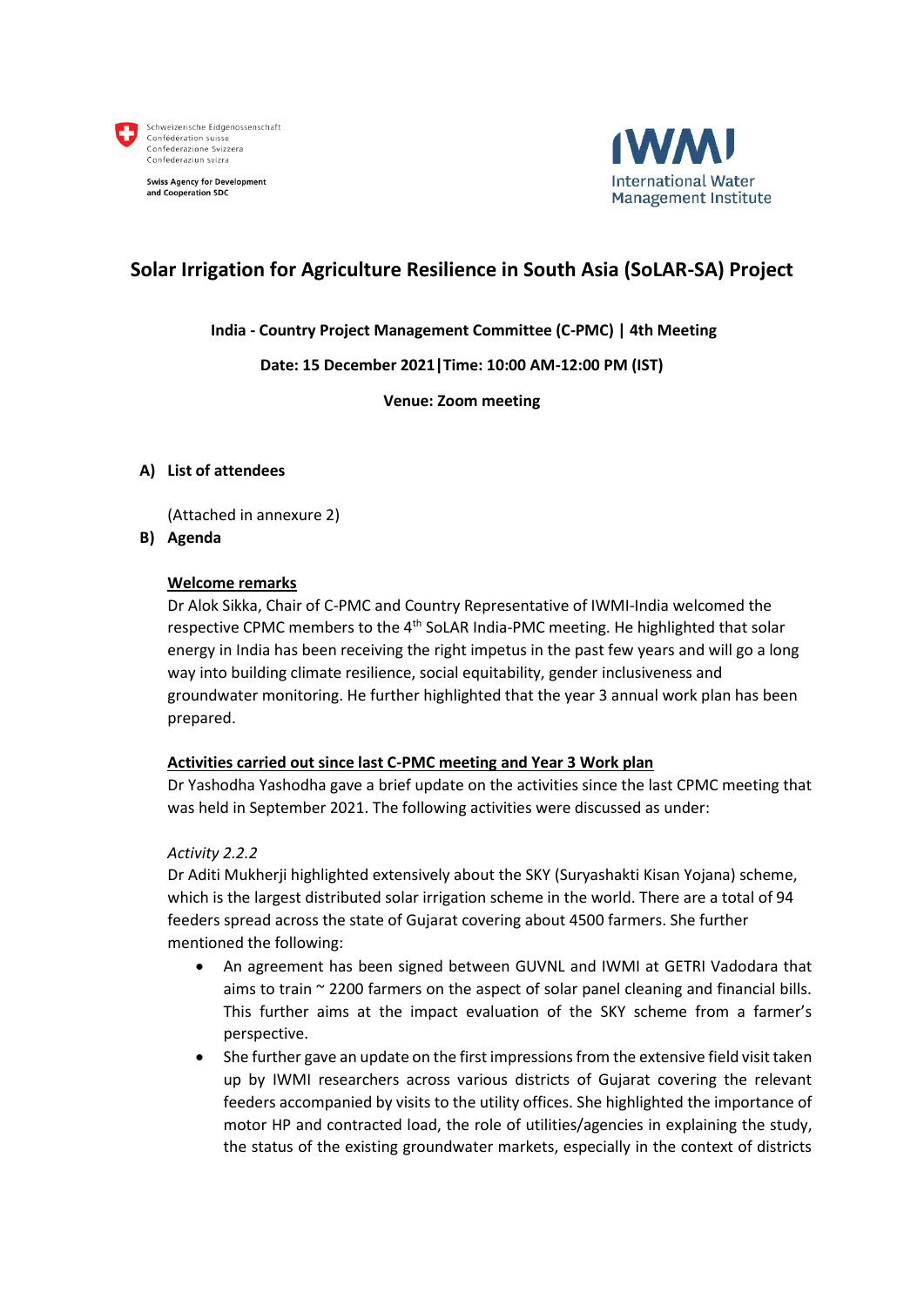under MGVCL (Madhya Gujarat Vij Company Limited), how well the farmers have understood the scheme and if farmers have access to different sources of irrigation.

- Feeder visits: IWMI researchers visited the Mahakali feeder under UGVCL (Uttar Gujarat Vij Company Limited), wherein the feedback of the scheme was very positive. Dr Mukherji highlighted that the farmers have been very strategic in this area and have understood the scheme well. Under Ishnav feeder in MGVCL, the farmer reviews have been mixed. There are good water markets in the region but not all farmers have understood the scheme well. On the other hand, the rate of selling water has increased after enrolment into the SKY scheme. There have been better incomes in year 2 than in year 1. Under Akash feeder in PGVCL (Paschim Gujarat Vij Company Limited), the farmer reviews have been again mixed. There have been many instances of invertor breakdown under this utility with very less income generation, i.e., only 30 farmers have received incomes so far.
- A collaboration with Tel Aviv University is trying to find out the determinants of solar energy generation under the SKY initiative. Yashodha Yashodha and Aditi Sanjay from IWMI and Ram Fishman from Tel Aviv University are involved in this study
- Dr Mukherji gave a brief comparison of PR (Performance Ratio) vs CUF (Capacity Utilisation Factor), with CUF carrying across seasons. She further highlighted on the production being '0' under some feeders. Some possible reasons are SIM-related issues, invertor breakdown, unclean solar panels, etc. UGVCL has been performing the best under this scheme whereas DGVCL has been the least performing DISCOM under SKY
- She gave an update on the quick enumeration of farmers for 41 feeders. In the past two years, two main factors, viz., system downtime and learning effect by farmers were focussed upon. In most of the cases, the generation in year 2 has been better than year 1 with agencies giving better services in year 2 than in year 1. Furthermore, year 2 was a good monsoon year with better water availability.

#### *Year 3 Work Plan*

• Dr Yashodha Yashodha presented about the planned activities under year 3 that will include the compilation of data from SEDM portal and data from GUVNL, a survey of utility and agency officials via google forms, farmers household survey, status of informal water markets, etc.

#### *Activity 3.1.1*

• **Letter of agreement** between GUVNL and IWMI has been signed. A contracting process is underway wherein GERMI (Gujarat Energy Research Management Institute), Gandhinagar will assist IWMI in training ~ 2200 farmers across 45 feeders in Gujarat. Two major aspects of the training are operation and maintenance (cleaning of solar panels) and reading of financial bills. This training will be conducted in three phases starting mid-Feb/early March 2022. The first phase will be pilot training in five feeders. Phase 2 will include the implementation of the training in 43 feeders and phase 3 will include the delivery of training materials in online format via videos and WhatsApp forwards.

#### **Discussions and Q&A**

|--|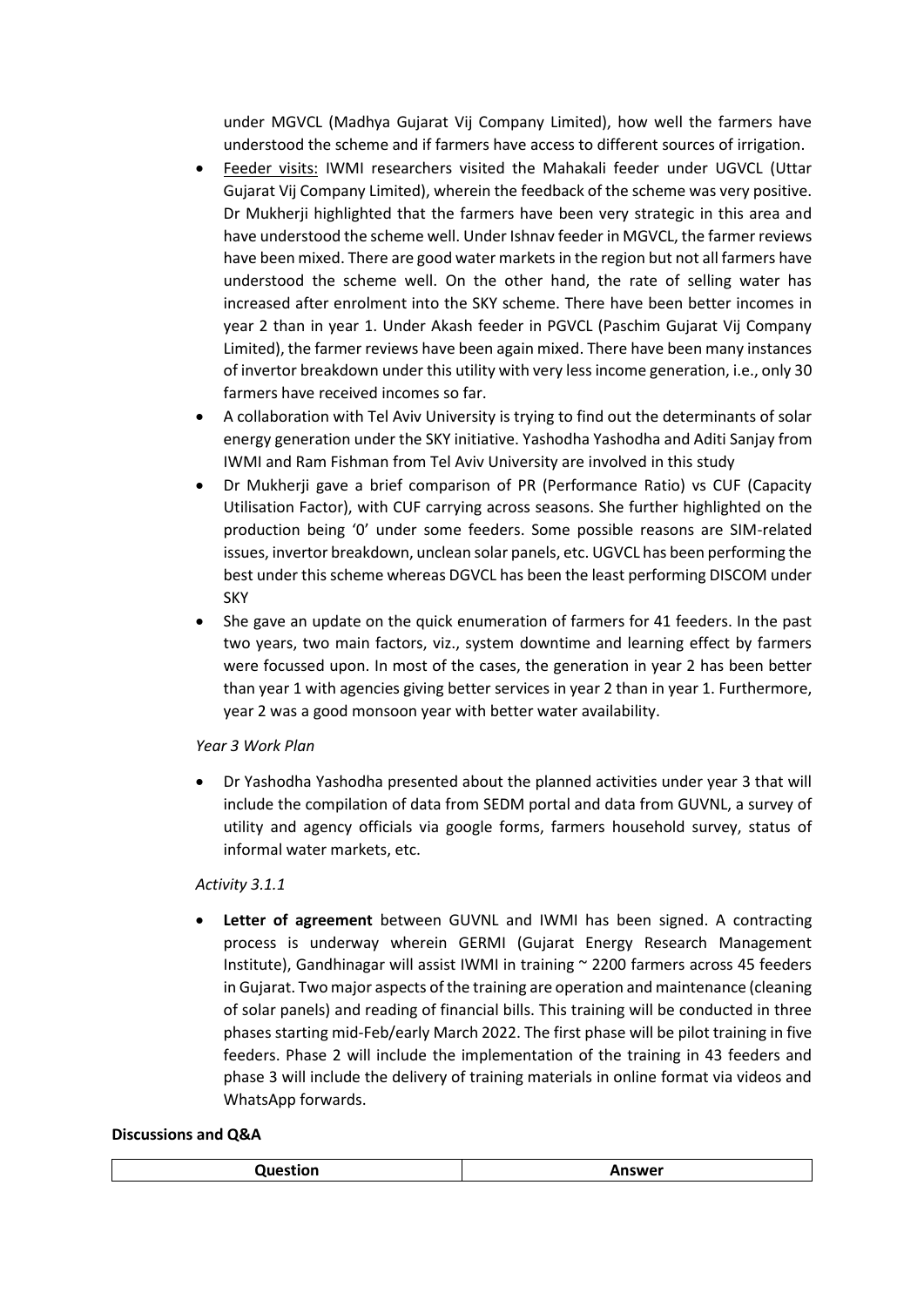| Divya Kashyap, SDC:                            | Yashodha Yashodha, IWMI                               |
|------------------------------------------------|-------------------------------------------------------|
| Q1. From the results of the emerging studies,  | - Response to Q1: Training materials will             |
| are things going to change at the end?         | change the perception as O & M and financial          |
| Q2. Whether utilities would be interested in   | bills will be understood better. As it will initially |
| understanding the difference of performance in | be in the pilot stage, learnings will be              |
| different regions?                             | understood eventually.                                |
|                                                |                                                       |
|                                                | Dr Aditi Mukherji, IWMI                               |
|                                                | -Response to Q2: When it comes to cleaning of         |
|                                                | solar panels, farmers do have an                      |
|                                                | understanding, but they are still not aware of        |
|                                                | the correct timing of cleaning. Henceforth,           |
|                                                | more trainings will come up to train the              |
|                                                | farmers with additional trainings on agri-water       |
|                                                | management.                                           |

#### **Dr Tushaar Shah, IWMI**

- Farmers income has increased even though they are cribbing about the bills from MGVCL. But those farmers have earned as much more by selling water. In aggregate terms, if we take income from water sales, income from energy sale and income from whole irrigation, then for every SKY member it is higher than what it was earlier. Some farmer groups are building media pressure even though they are earning money.
- If you look at the aggregate data on generation, consumption and evacuation, here too the overall consumption has increased. Hence, there is a learning effect that needs better understanding.

#### **Dr Aditi Mukherji, IWMI**

• Dr Mukherji agreed with Dr Shah and stressed that the understanding of water markets will get better with the upcoming household survey slated to happen in 2022 which otherwise is difficult to capture from the secondary data available on the SKY data portal. In year 1, the real issues surrounded the maintenance of solar panels.

#### **Dr Yashodha Yashodha, IWMI**

• Many farmers have earned over the past two years. The evacuation has been more along with high loan and bill payments. But there is a burden to economise.

#### **Dr Alok Sikka, IWMI**

• He agreed with Dr Tushaar Shah and said that if there is an earning then paying bills should not be a problem.

#### **Md Faiz Alam, IWMI**

• I agree with the fact that if farmers have increased their market prices, they are earning more, but a lot of farmers retain those sellers and buyers. At the end of the day, someone has to pay higher for the losses incurred. In this process, someone will be at loss, and someone has to pay.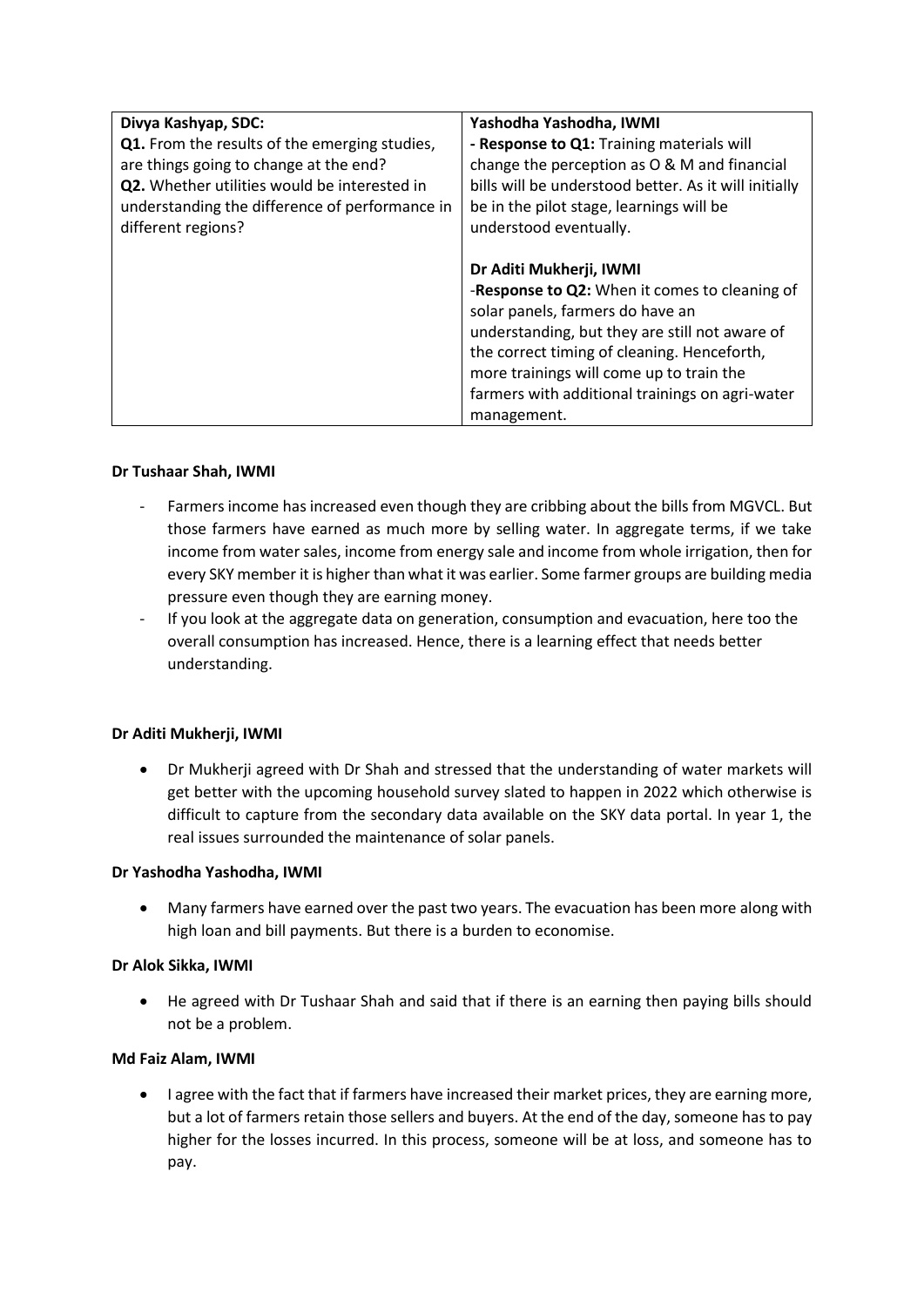#### **Dr Aditi Mukherji, IWMI**

• Dr Mukherji agreed with Faiz. That is the reason, why the qualitative aspect has to be looked at or precisely the water markets. These are initial years with lots of learnings.

#### **R Vala, GUVNL**

- He appreciated the analysis given by IWMI researchers. He gave a brief about the PM KUSUM National workshop that was held on the  $8<sup>th</sup>$ ,  $9<sup>th</sup>$  and  $10<sup>th</sup>$  of December at GETRI (Gujarat Energy Training and Research Institute), Vadodara. He further mentioned that officials from Assam, Meghalaya, Tripura, Kerala, UP and other states took part in this workshop along with officials from MNRE (Ministry of New and Renewable Energy).
- Regarding injection, income and recovery, out of the 94 SKY feeders in Gujarat, around 91% of the farmers were injecting to the grid and the remaining 9% are on the net withdrawal side.
- Regarding DISCOM-wise performance, UGVCL (Uttar Gujarat Vij Company Limited) is very good with only 2% of the farmers drawing electricity. The next good performer is PGVCL (Paschim Gujarat Vij Company Limited), followed by MGVCL (Madhya Gujarat Vij Company Limited). In DGVCL (Dakshin Gujarat Vij Company Limited), the picture is not good, where over 31% of the farmers are drawing energy from the grid. Based on the energy injection and drawal, it affects their annual income, as the loan repayment component gets deducted from their income.
- On the generation front, there are three stakeholders, viz., farmers, agency and DISCOMs. If the power supply from DISCOMs end is smooth, not many problems arise. It needs to be ensured that the voltage levels are not high as it would affect generation. Agencies have to ensure the smooth functioning of the systems with fast delivery in case of a system breakdown, thereby ensuring the guarantee of generation and CUF. And farmers have to ensure that the panels are clean, and no shadow casting effect of trees or buildings happen. It should also be the responsibility of farmers to reduce consumption. If the consumption is greater than 800 units, then, bills have to be paid.
- He added as to why some feeders are performing good while some are not- when such a scheme is implemented on a large scale, every area is not equal. It depends on socio-economic behaviour, O&M, the ability to understand the whole scheme, etc. He highlighted the problems of pollution, dust, shadowing of trees, etc in the case of DGVCL feeders. During monsoons, the maintenance of feeders can become problematic
- He suggested having a detailed discussion on the training of 48 feeders with DISCOM officials and executive engineers
- To improve upon the functioning of GUVNL, there is a dedicated control room mechanism where problems related to specific feeders are monitored and reported upon. The achieving the designated CUF
- Awareness needs to be created among farmers to reduce their consumption. In areas under DGVCL, where farmers grow sugarcane, the fields are completely flooded as it is a waterintensive crop at the cost of huge energy consumption, i.e., water drawal for 12 hours.
- The executive engineers have to undertake site visits to ensure the performance of the SKY feeders. GUVNL will now switch over to KUSUM scheme (component C). Tenders have been floated for feeder-level solarisation, wherein a central level solar plant is installed to meet the irrigation power requirement for that particular feeder. Some incentives will be given to farmers who are virtually connected to the feeders. This scheme is in the pilot phase, i.e., 5 feeders in UGVCL and 5 feeders in PGVCL.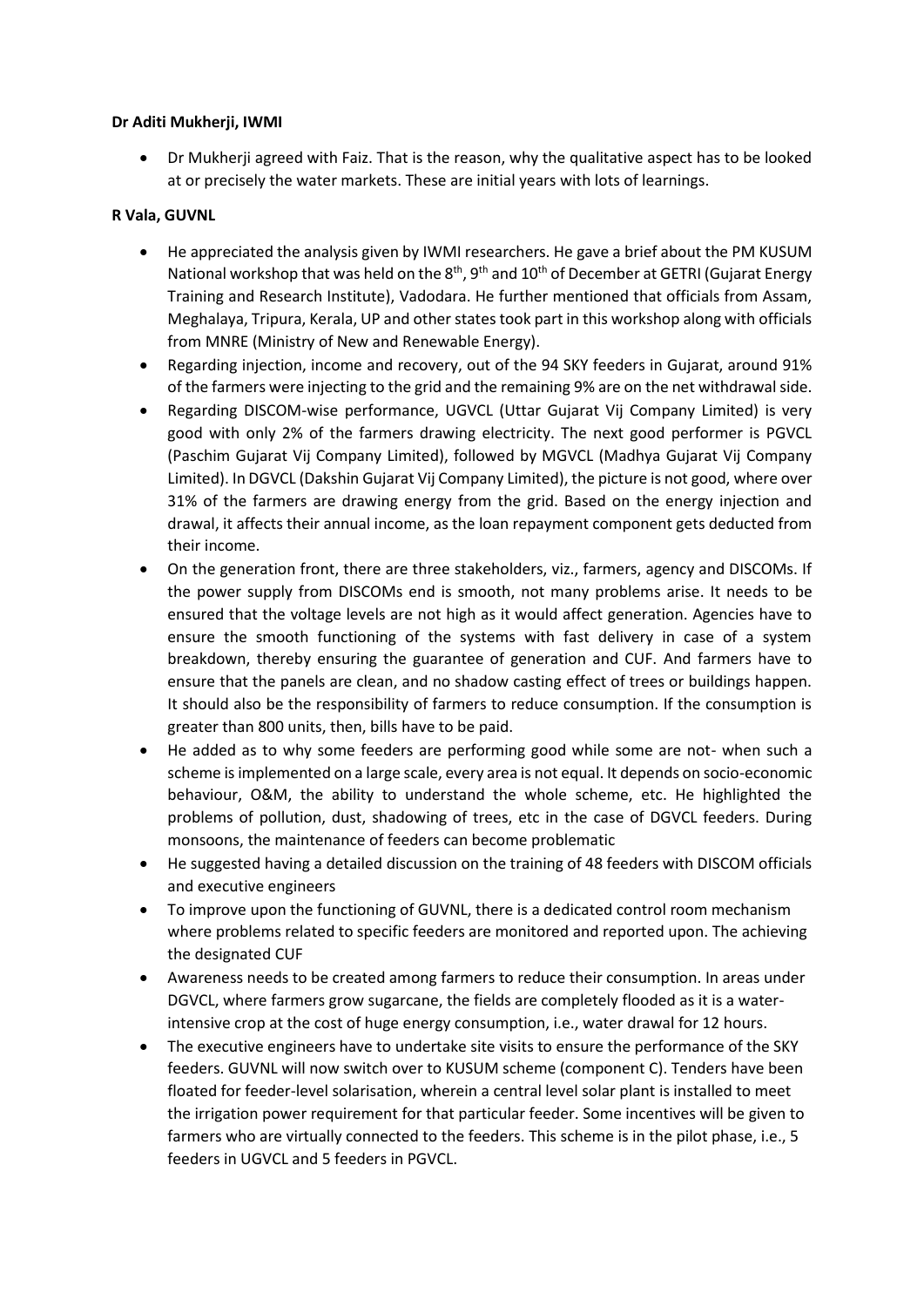#### *Action points:*

1. To conduct a meeting with the concerned engineers of the DISCOMs to assess the training needs. He further mentioned that MD, GUVNL desires IWMI to be a part of the KUSUM scheme.

2. IWMI to fix a meeting with Shamina Hussain, MD, GUVNL.

#### **Groundwater related- studies**

- Md Faiz Alam presented in this session (activity 1.2.2) and he spoke on the need to understand the impact of upscaling solar irrigation on sustainability of groundwater
- He mentioned the policy question on what the possible impacts of large-scale adoption of SIPs on GW resources would be. The expected output will be to understand the evidence-based assessment of the likely impact of large-scale SIP adoption on groundwater sustainability
- Updates from the last meeting: census of farmers have been carried out that was followed by the selection of farmers. Data is being collected on a monthly basis for monitoring and installation that will help in generating a GW-energy relationship and validation and create a regional groundwater modelling. This will help in understanding future scenarios.
- Four feeders have been selected, viz., Parmeshwar and Gadhiya in Botad and Ishnav and Pachalipura in Anand. The census happened for 370 farmers, out of which 160 farmers have been monitored. 30 flowmeter installations have been done and 3 databases have been generated. The instrumentation readings for ultrasonic feeders have not been accurate, henceforth field installations have been increased in the last two months.
- A comparative analysis on the cropping pattern of Botad and Anand was presented. In Botad, it is predominantly cotton and for Anand, the major crop is paddy. There are extensive water markets in Anand. Drip irrigation is common in Botad whereas surface irrigation is common in Anand. The pump flow rates are lower in Botad than in Anand. The pump flow rate per energy consumption will give the per unit of energy per water use. Past data will be taken to derive the energy discharge relationship which will help to understand the future trends of GW abstraction, i.e., on the consumption front.
- Higher Hp Pumps will use greater energy. Preliminary results show that farmers using lower Hp pumps use much higher energy whereas farmers using higher Hp pumps are energy efficient.
- Factors like age, service, depth and type of pumps are also important for understanding efficiency. In terms of water consumption, this will help in deriving a relationship between water abstraction and energy consumed.
- Scope of future work: monitoring will be continued, and the work will be expanded in North Gujarat to compare the usage of solar vs non-solar farmers and to develop a groundwater abstraction-energy relationships based on Kharif and Rabi 2020-21 season and Kharif 2021- 22.

#### **Q&A**

**Q: RC Jain, GWRDC:** What is the preliminary assessment of groundwater resources? How is it impacting the resources?

**A: Md Faiz, IWMI:** No preliminary idea as of now as the Kharif season had recently ended and cotton is not yet harvested, hence the water use has not been compared. Better insights on groundwater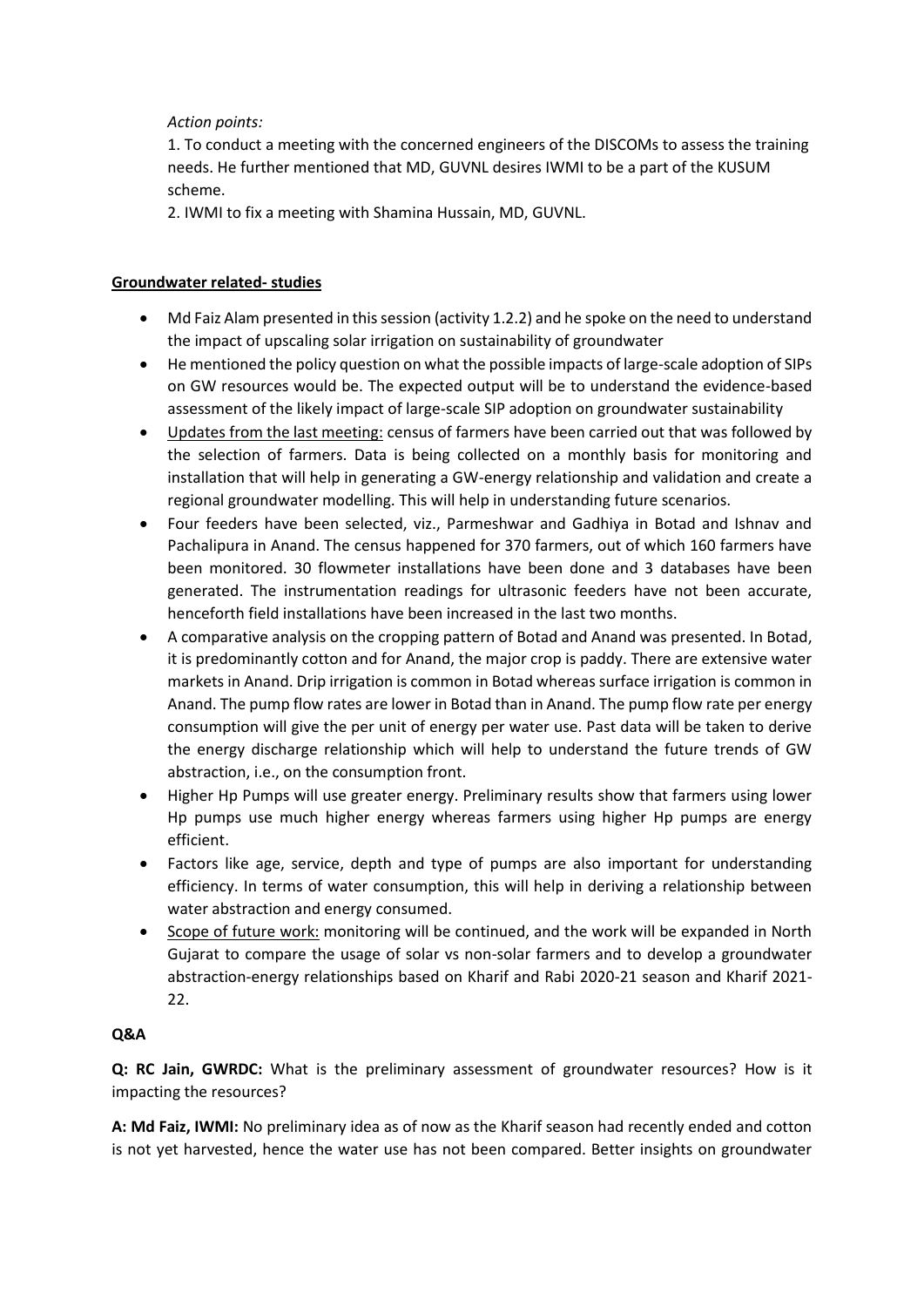consumption will be gained after February 2022, i.e., after the Rabi season. Post which it will be evident if there has been any specific water use.

#### **Discussions**

#### **RC Jain, GWRDC**

There is a need to focus on groundwater sustainability as groundwater is not quantified or economised. Understanding GW sustainability is necessary for resources management.

#### **Alok Sikka, IWMI**

The pumping behaviour is being looked into and the energy-discharge relationship will supplement. Most of the measurements got delayed because of field travel restrictions arising out of Covid-19. After 6 months, there will be a better understanding of pumping behaviour. He further mentioned that IWMI will only look into the consumption patters and not look into groundwater assessment.

#### **Aditi Mukherji, IWMI**

The household survey will be carried out in March 2022 and the cropping patters will be compared for SKY farmers (before and after). There has not been any extensive groundwater saving but the farmers have had better understanding of the SKY scheme from year 2. Faiz's study will be replicated in North Gujarat and others that will help us conclude better. As of now, there has been no major changes in the cropping patterns.

#### **A quick assessment of Chief Minister's Saur Krishi Vahini Program in Maharashtra- IRMA**

- Professor Saha and his team presented on the quick assessment of the Chief Minister's Saur Krishi Vahini Program (CMSKVP) in Maharashtra. He briefed about the scheme, the objectives therein, the expectations from the scheme and the advantages and disadvantages of the scheme
- Basic premise: these will be grid-tied and will be built by the solar developers/entrepreneurs. Consequently, power will be procured by the DISCOMs under long-term Power Purchasing Agreements (PPAs)
- This scheme will be implemented all over Maharashtra across six regions, viz., Nashik, Pune, Aurangabad, Amravati, Nagpur and Konkan divisions. The two main implementing agencies are MSEDCL (Maharashtra State Electricity Distribution Company Limited) or Mahavitaran and MSPGCL (Maharashtra State Power Generation Company Limited) or Mahagenco. The departments of Revenue, Agriculture and Tribal Development are involved in the implementation and monitoring. MoU route and competitive bidding are the two modes of project implementation
- Responsibilities of utilities: - Mahagenco will sign a tripartite PPA with SPD (Solar Power Development) and MSEDCL for 25 years
	- MSEDCL will provide evacuation facility
	- MEDA will register and provide validity gap funding (VGF) for the infrastructure
	- SPD will develop the project including O&M for a period of 25 years
- Advantages:
	- It will create a win-win situation
	- There will be a daytime power increase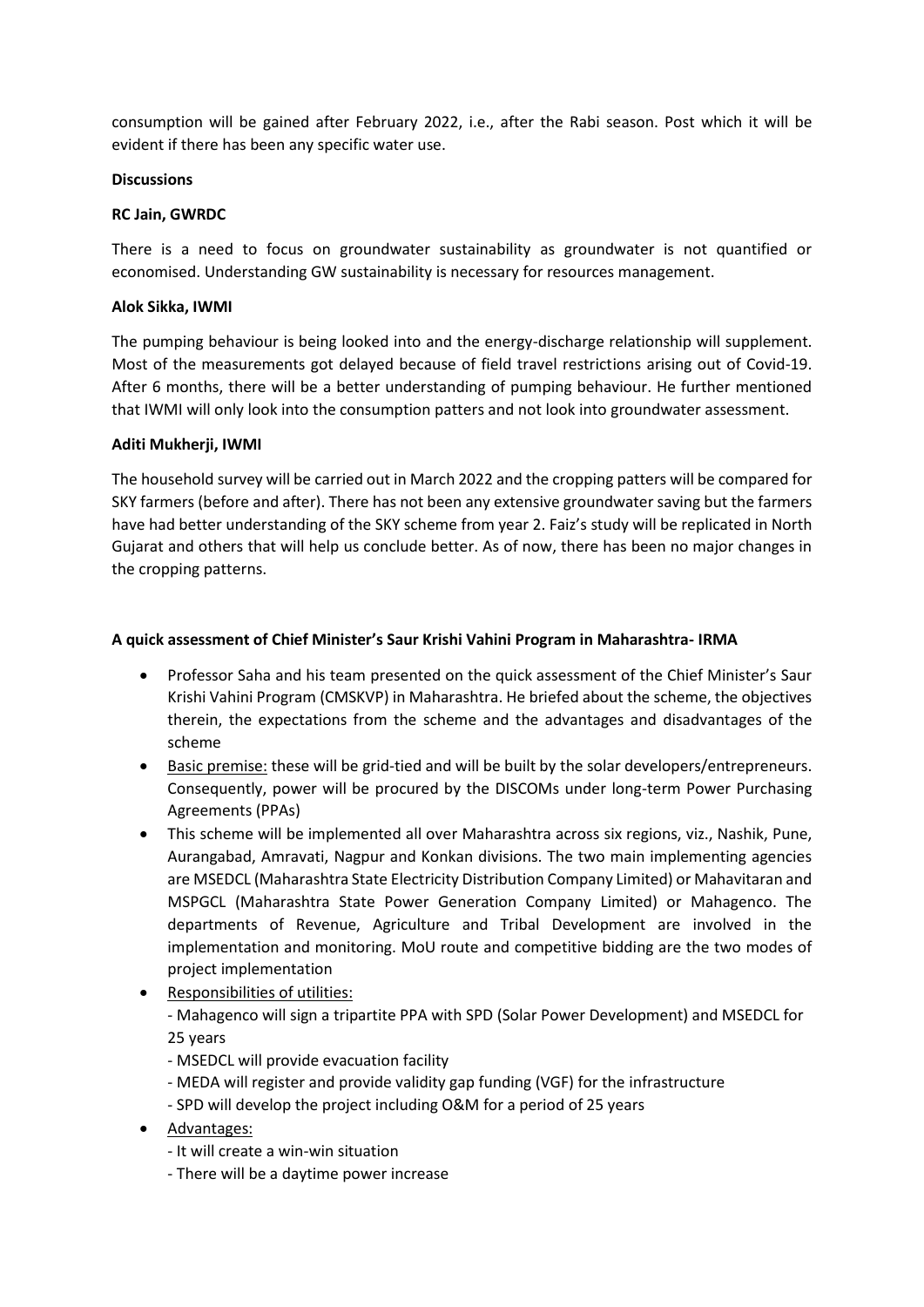- T&D losses will be reduced
- It will improve the overall efficiency of the power system
- Rationale of the study:

- The rationale behind the study is to promote decentralised solar systems given the huge potential of solar energy in the country. Therefore, there is a need to assess the win-win claim of the scheme and the benefits accrued by the various stakeholders (farmers, government, installers and entrepreneurs)

- This study will be carried out over a period of 9 months while coming out with a research paper as a key output.

- Four sets of research questions will be looked into:

1. The actual progress in physical and financial terms in implementing the CM Saur Krishi Vahini Program.

2. The extent to which the original assumptions have been validated

3. The experience of farmers benefitting from solar feeders

4. The effectiveness with which solar pumps are used for lift irrigation and how it is rented out to farmers.

- Methodology and approach of the study will look into the following:
	- Purposive sampling of feeder plants
	- Primary survey, FGDs in study villages and control villages
	- Data analysis viz., grid availability, efficiency, CUFs, generation losses of selected plants - Stakeholders' interactions
- Pune, Aurangabad, Nashik & Dhule, Wardha, Amravati and Palghar will be the respective districts from each division selected for this study.
- The team members further mentioned about the progress made in MSKVY. A literature review has been carried out and as of February 2021, solar feeder projects have been approved in Nashik, Amravati, Nagpur, Aurangabad and Pune. 1826 MW of the project has been sanctioned, wherein two-thirds (1213 MW) has been implemented by Mahavitaran and onethirds (613 MW) has been implemented by Mahagenco. A map showcasing the circle-wise PPA has been executed by private players through the bidding route as of October 2020 was presented. Another map showcasing the circle-wise installed and commissioned projects by EESL through the MoU route was presented. A total of 163.49 MW has been commissioned.
- The team further spoke about the private players involved in MSKSY across various districts. The advantages to the farmers, DISCOMs, government and off-grid SIPs under this scheme were laid out briefly.

#### **Q&A**

**Q: Aditi M, IWMI:** Can we get some data to understand the groundwater consumption? KUSUM (component A) is the Maharashtra scheme and KUSUM (component C) is the Gujarat scheme. How it incentivises farmers to use and not use groundwater? If there has been any change in the GW behaviour from the farmers' end, then it will be a very useful study for the team.

**A: IRMA team:** This aspect has already been put up as one of the research questions.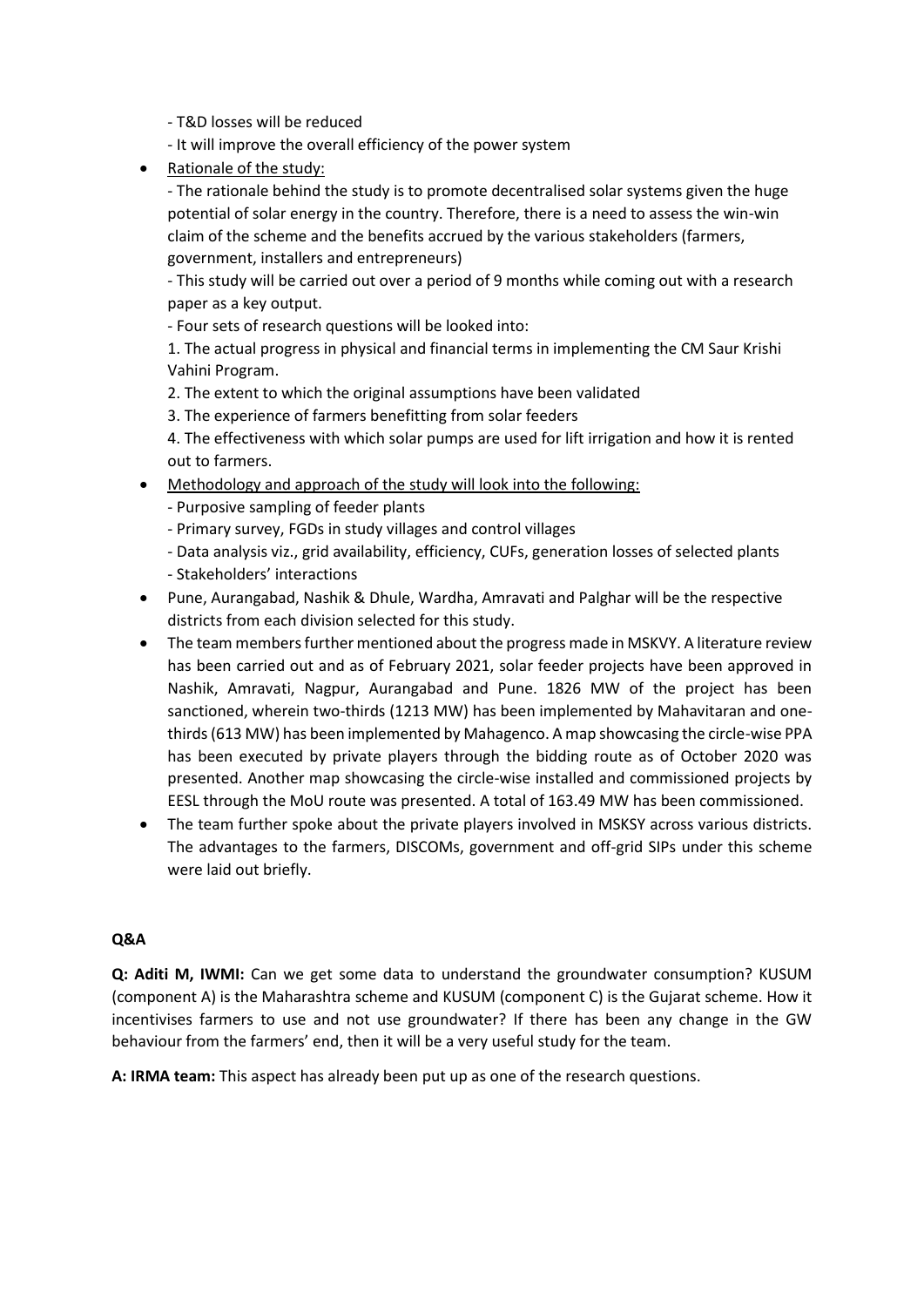#### **Presentation by ATREE**

- Anjali Neelakantan, Centre for Social & Environmental Innovation (CSEI), ATREE presented briefly on the scope of solar irrigation.
- A preliminary theoretical decision framework has been developed by ATREE. Solar irrigation is being introduced in a context where irrigation access is skewed. She focussed on the 'Goldilocks dilemma' of groundwater, wherein too much or too little irrigation could be a problem. The rainfed farmers and the farmers that irrigate using GW co-exist in the same villages
- Solar irrigation systems are introduced as supply side and demand side interventions. Under the current design, farmers are offered a feed-in-tariff with net metering that forces them to choose between selling the electricity to the grid or pumping groundwater
- The study will help in identifying the existing knowledge gaps. The first knowledge gap is how access to solar irrigation impacts groundwater abstraction. Secondly, what is the predicted ratio of electricity sold vs used in pumping change in different feed-in tariffs. Thirdly, how the GW pumping will compare with water recharge or GW availability.
- This study will be addressed as an agent-based modelling approach. When solar irrigation is introduced in an area, the farmers are given the choice to grow particular crops (less-water intensive) and increase their water use efficiency. Additionally, they may buy or sell surplus water or invest in different water technologies like drip or sprinkler. She further mentioned that the collective impact depends on the cumulative decision by thousands of farmers in a particular region.
- To understand these knowledge gaps, five research questions have been identified, viz.,
	- The different types of farmers in a region

- Crops grown by different types of farmers before and after solar irrigation for different FiT scenarios

- Water application to a crop before and after solar irrigation for different FiT scenarios
- The total GW abstraction before and after each scenario.
- If the total abstraction increases, will it result in a substantial decline in the water table?
- The modelling framework is theoretical. ICRISAT's district level data set will be used to understand the %age of land area under different types of crops. Tumkur district will be taken up as a case study for this decision-making framework and the primary crops grown in the region are- fingermillets or Ragi; arecanut and paddy. The different modes of irrigation will be understood for these crops
- Two possible transition pathways would be plotted, i.e., for rainfed farmers and high waterintensity farmers. Two scenarios will be available for rainfed farmers, viz., no change in the area of cultivation and the purchase of excess water for protective irrigation. Secondly, for high-water intensity farmers, three scenarios will be considered, viz., no change in the area of cultivation, switching to a lower water intensity crop and adopting water technologies like drip irrigation
- Crop water production functions (CWPF) will be estimated to identify the optimal amount of water required for maximum crop productivity. This can be arrived at by converting CWPF into a demand curve for groundwater while the FiT serves as the supply curve. The intersection will determine the different trade-offs adopted by farmers
- Using crop water requirement and effective rainfall, the irrigation water requirement will be arrived at. If the irrigation needs increase, it will lead to depletion of groundwater resources
- GW recharge will be estimated by using principal GW maps provided by CGWB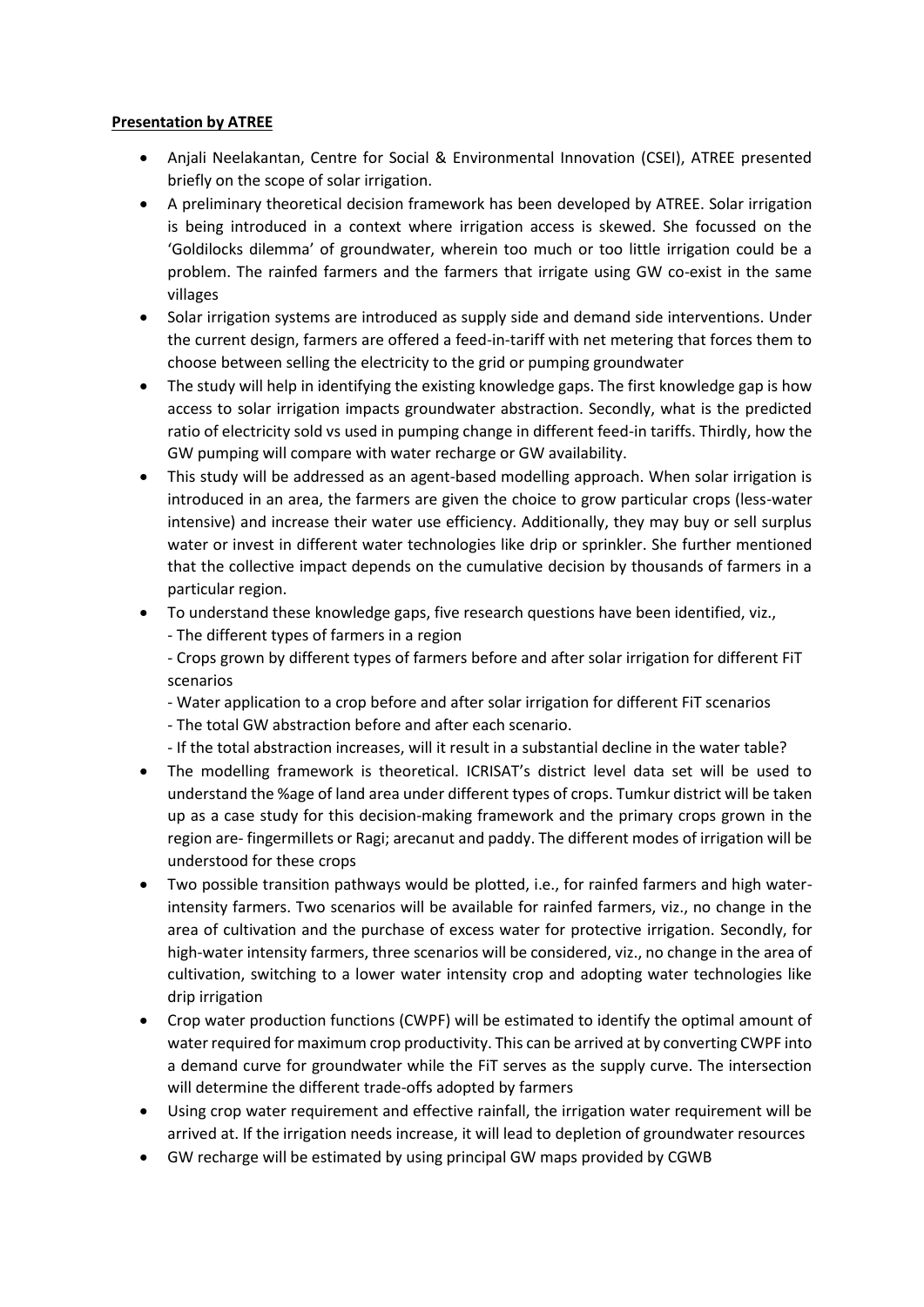- Tumkur district has been taken up as a case study where a farmer predominantly grows paddy using standard flood irrigation technique. Three possible transitions have been envisioned. In the first scenario, the farmer uses 50% of flood irrigation and 50% of solar; in the second scenario, the farmer uses 50% of SRI technique and 50% of solar. In the third scenario, the farmer completely switches to solar farming
- All these transitions are economically remunerative to the farmers
- To understand the GW impacts, a agent based model will be applied to do the following:
	- To estimate the demand-supply curves for GW for six crops (May 2022)

- To visualise GW recharge at a district level in India using 10 year average rainfall, nationwide (May 2022)

- To compare district wise abstraction and recharge before and after solar irrigation for six different types of districts (June 2022)

This will be a completely theoretical framework that will be helpful in understanding longterm implications.

#### **Discussions and Q&A**

- **Veena Srinivasan, ATREE,** suggested having a workshop in January 2022 on the abovementioned topic to synergise better. This study will be aimed at arriving at a suitability map.
- **Dr Alok Sikka, IWMI,** agreed that once farmers switch onto the solar system they will be incentivised better. This will help in water conservation and switching to water conservation crops.
- **Question by Divya Kashyap, SDC:** We are looking at certain pathways, which we expect will impact the behaviour or how the water use will change. However, the experiment from Gujarat does not seem to reflect that. How are we going to look at that? Considering we are looking at this as a typology across India, are similar studies available from other locations in India so that your study could be better informed?
- **Answer by Dr Aditi Mukherji, IWMI:** To the best of our knowledge, the other studies that CEEW and Prayas are doing, hardly any of it goes to crop choice or cropping pattern. In the mini workshop that we will take part will make it clearer through consultations with other organisations. The energy allocations through SKY have gone up by 40%, so the farmers are not making those hard decisions to change cropping patterns.
- **Dr Alok Sikka, IWMI** agreed to what Dr Aditi pointed out. If the farmers won't reap any benefits out of a crop change, then it becomes very hard for them to change their cropping patterns. It becomes especially tough from a long-term perspective. The crop diversification is yet to catch up. Unless, it is a remunerative trade off, farmers are not going to change their cropping patterns.
- **Veena Srinivasan, ATREE:** This is why we are focussing on building a model nationwide considering all these factors. We would also like to be informed about the field learnings, as looking into empirical data has not been our mandate so far. Hence, there is a need to harmonise each other's learnings.
- **Question by Yashodha Yashodha, IWMI:** Is it possible to also incorporate the scenario of including solar irrigation with an attractive package? What could be the profitability at different levels?
- **Answer by Veena Srinivasan, ATREE:** Anjali has already mentioned, but we will define it more as we progress further.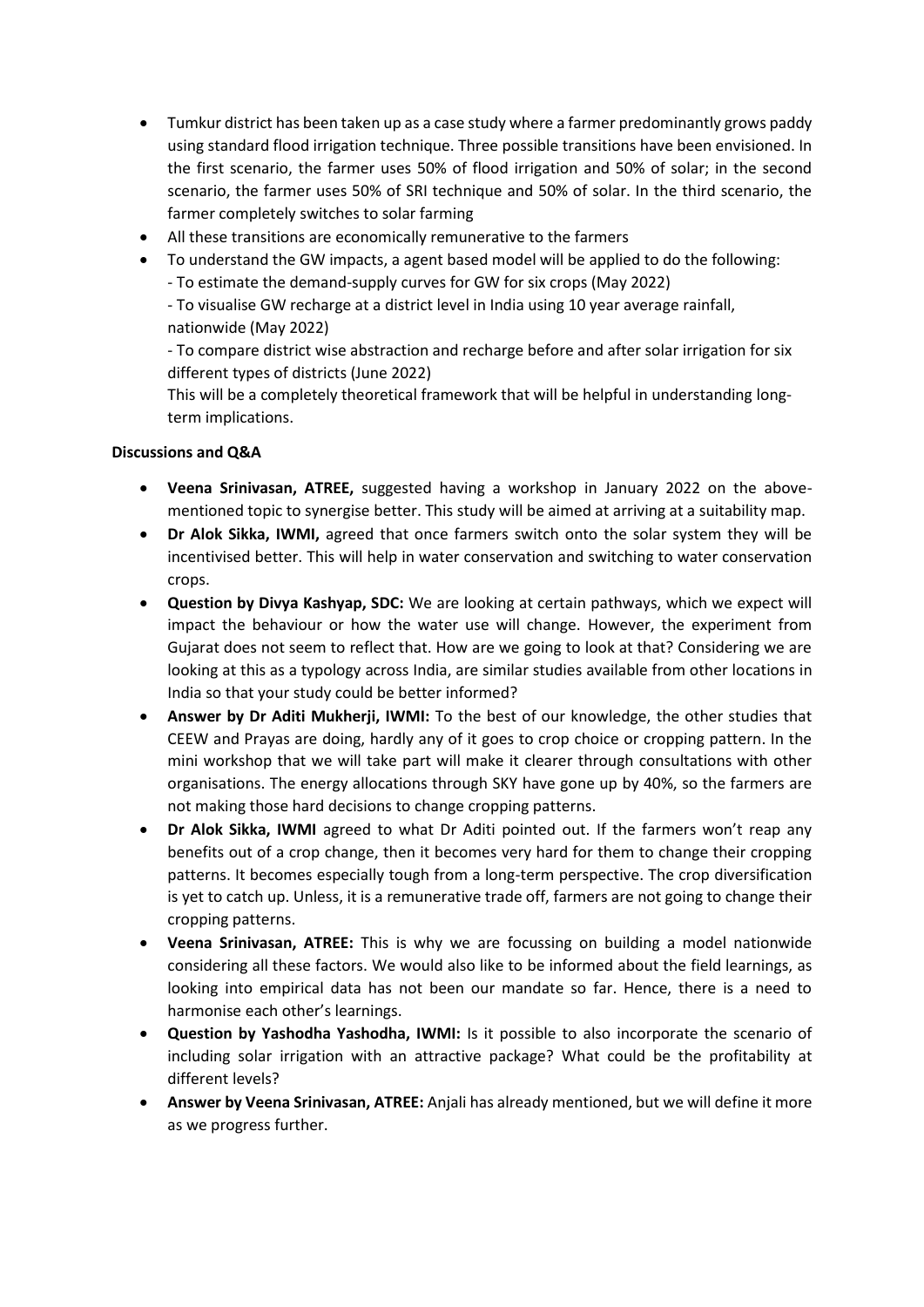#### **Closing remarks**

- Dr Alok Sikka thanked everyone for their presence in this lively and constructive discussion. The presentations were well laid out. With upcoming field trips, there will be better insights to share after six months.
- Dr Aditi Mukherji mentioned about the importance of field trips and how they have been instrumental in understanding the data better.

*Meeting notes prepared by Ms Zeba Ahsan, IWMI.*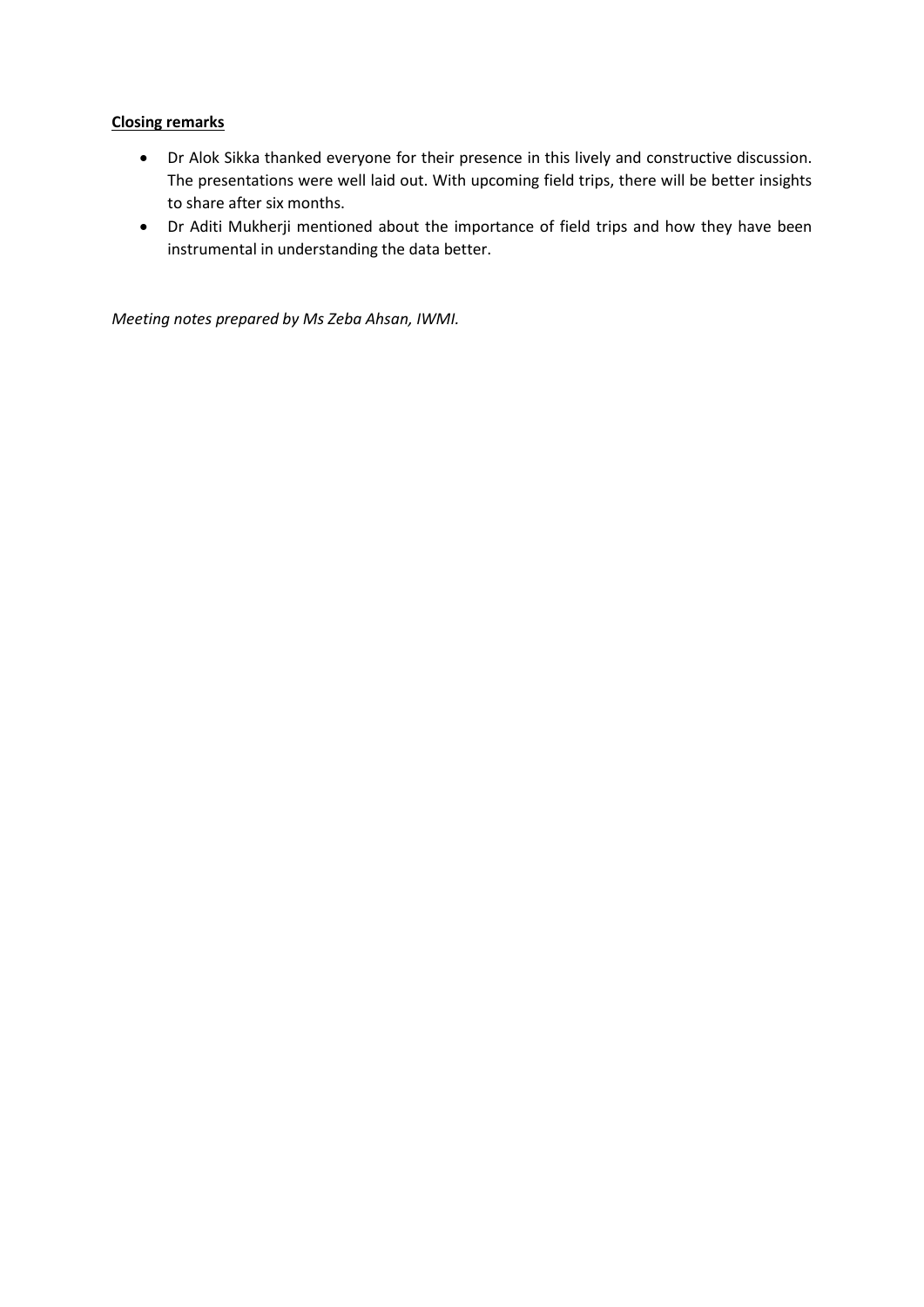## Annex 1: Agenda

| SI no | Agenda                                                                                                                     | Presenter                              | <b>Allotted time</b>                          |
|-------|----------------------------------------------------------------------------------------------------------------------------|----------------------------------------|-----------------------------------------------|
| 1.    | <b>Introductory</b><br>remarks                                                                                             | Dr Alok Sikka                          | 5 mins                                        |
| 2.    | <b>Activities carried out</b><br>since last C-PMC and<br>Year 3 work plan                                                  | Dr Aditi Mukherji                      | 15 mins                                       |
|       | Activity 2.2.2:<br>insights from field,<br>solar energy<br>generation                                                      | Yashodha                               | 10 mins                                       |
|       | Activity 1.2.2:<br><b>Groundwater related</b><br>studies                                                                   | <b>Md Faiz Alam</b>                    | 10 mins                                       |
|       | Activity 3.1.1:<br><b>Farmers training</b>                                                                                 | Yashodha/Aditi<br><b>Mukherji</b>      | 5 mins                                        |
| 3.    | <b>Discussions on</b><br>findings                                                                                          |                                        | 15 mins                                       |
| 4.    | <b>IRMA: A quick</b><br>assessment of Chief<br><b>Minister's Saur</b><br>Krishi Vahini<br>Program in<br><b>Maharashtra</b> | <b>Prof Uday Shankar</b><br>Saha, IRMA | 10 mins<br>presentation+ 5 mins<br>discussion |
| 5.    | <b>ATREE: Solar</b><br>irrigation suitability<br>and typologies<br>across India                                            | Anjali Neelakantan,<br><b>ATREE</b>    | 10 mins presentation<br>+ 5 mins discussion   |

## Annex 2: List of participants

| SI no          | <b>Name</b>        | <b>Role</b> | Institution                           | <b>Attendance</b> |
|----------------|--------------------|-------------|---------------------------------------|-------------------|
| 1              | Dr Alok Sikka      | Chair       | <b>IWMI Country</b><br>representative | <b>Yes</b>        |
| $\overline{2}$ | Rajendra Vala      | Member      | Representative<br>of GUVNL            | <b>Yes</b>        |
| 3              | Veena Srinivasan   | Member      | Representative<br>of ATREE            | Yes               |
| 4              | Anjali Neelakantan | Invitee     | Representative<br>of ATREE            | <b>Yes</b>        |
| 5              | Divya Kashyap      | Member      | SDC.<br>Representative                | <b>Yes</b>        |
| 6              | Dr Ratan Jain      | Member      | Representative<br>of GWRDC            | Yes               |